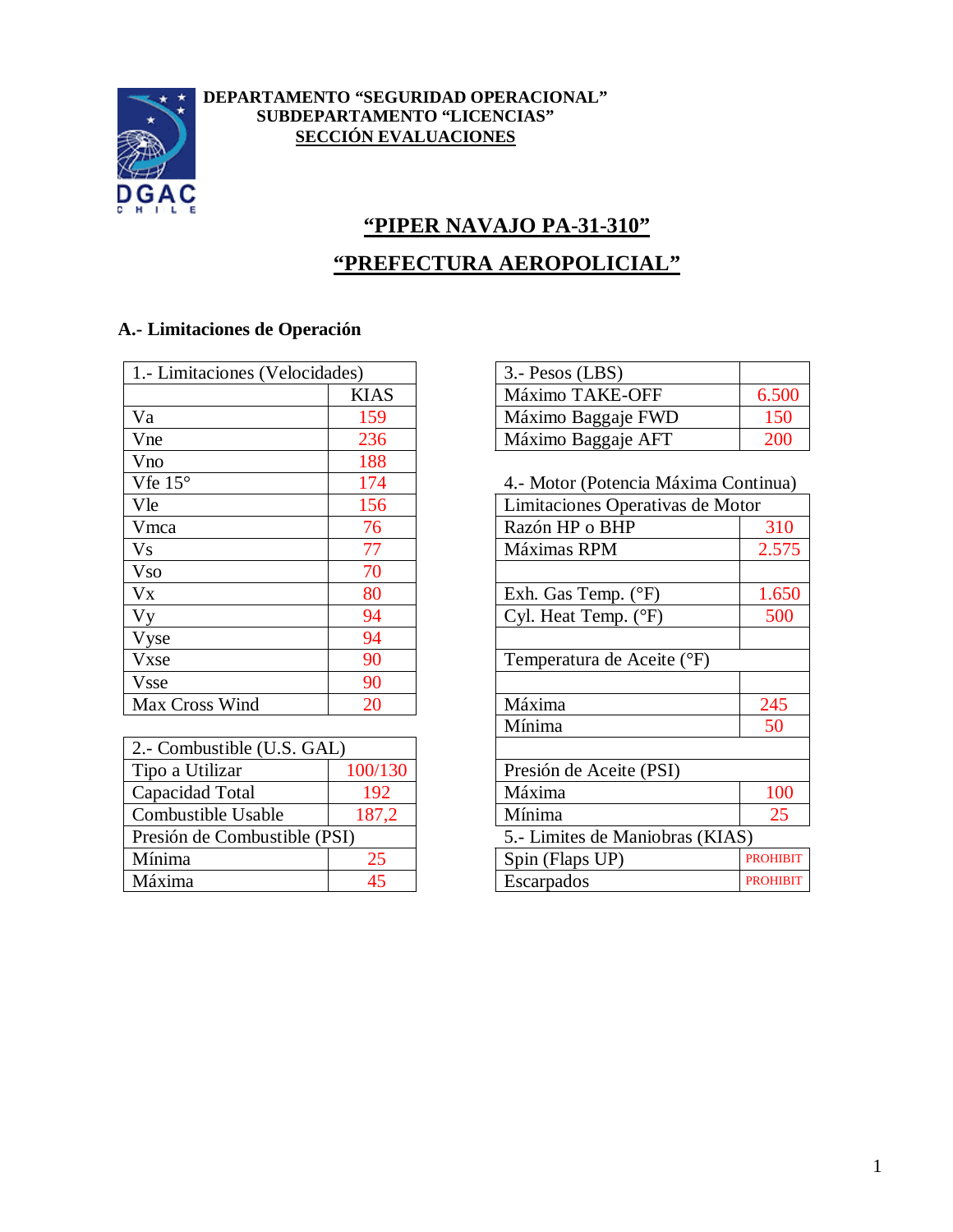### **B.- Emergencies Procedures**

## **1.- ENGINE FAILURE DURING TAKEOFF (BELOW 83 KIAS)**

#### **a. - Adequate Runway Remaining:**

Throttle CLOSE IMMEDIATELY Brakes AS REQUIRED Stop Straight Ahead

#### **b. - Inadequate Runway Remaining:**

| Throttle                    | <b>CLOSE IMMEDIATELY</b> |
|-----------------------------|--------------------------|
| <b>Brakes</b>               | <b>AS REQUIRED</b>       |
| Mixture                     | <b>IDLE CUT-OFF</b>      |
| Master Switch               | <b>OFF</b>               |
| <b>Fuel Selector Valves</b> | <b>OFF</b>               |
| <b>Magnetos Switch</b>      | OFF                      |

## **2. - ENGINE FAILURE DURING CLIMB**

| Airspeed            | <b>MAINTAIN 94 KIAS</b>         |
|---------------------|---------------------------------|
| Directional Control | <b>MAINTAIN</b>                 |
| Inoperative Engine  | <b>IDENTIFY AND VERIFY</b>      |
| Inoperative Engine  | <b>COMPLETE ENGINE SECURING</b> |
|                     | <b>PROCEDURE</b>                |

Land as soon as practical at nearest suitable airport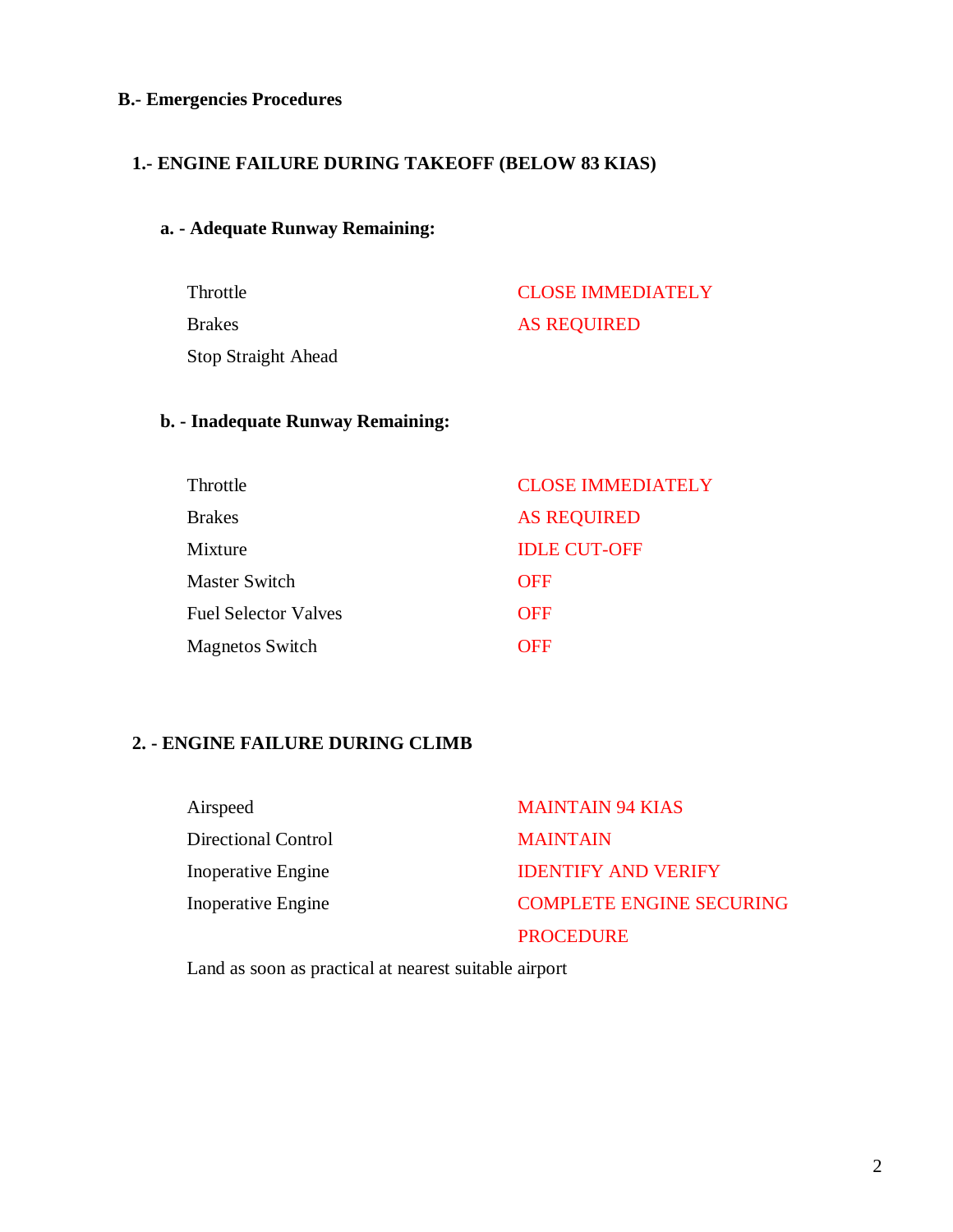# **3. - ENGINE FAILURE DURING FLIGHT (BELOW 76 KIAS)**

| Rudder                  | APPLY TOWARDS OPERATIVE ENGINE           |
|-------------------------|------------------------------------------|
| <b>Throttles</b>        | <b>RETARD TO STOP TURN</b>               |
| Pitch Attitude          | <b>ILOWER NOSE TO ACCELERATE ABOVE</b>   |
|                         | <b>76 KIAS</b>                           |
| <b>Operative Engine</b> | INCREASE POWER<br><b>AIRSPEED</b><br>AS. |
|                         | <b>INCREASES ABOVE 76 KIAS</b>           |

# **If altitude permits, a restart may be attempted:**

| Inoperative Engine Propeller | <b>FEATHER</b>                                    |               |                 |
|------------------------------|---------------------------------------------------|---------------|-----------------|
| Trim                         | Adjusted $(5^{\circ}$ bank into operative engine) |               |                 |
| Inoperative Engine Propeller | <b>COMPLETE</b>                                   | <b>ENGINE</b> | <b>SECURING</b> |
|                              | <b>PROCEDURE</b>                                  |               |                 |
| Cowl Flap (Operative Engine) | <b>AS REQUIRED</b>                                |               |                 |

# **4. - POWER PLANT FIRE ON GROUND**

| <b>Firewall Shut-off Valve</b>    | OFF                 |
|-----------------------------------|---------------------|
| <b>Emergency Fuel Pump</b>        | <b>OFF</b>          |
| <b>Brakes</b>                     | <b>AS REQUIRED</b>  |
| Throttle (affected engine)        | <b>OPEN</b>         |
| Mixture (if fire persists)        | <b>IDLE CUT-OFF</b> |
| <b>External Fire Extinguisher</b> | USE                 |